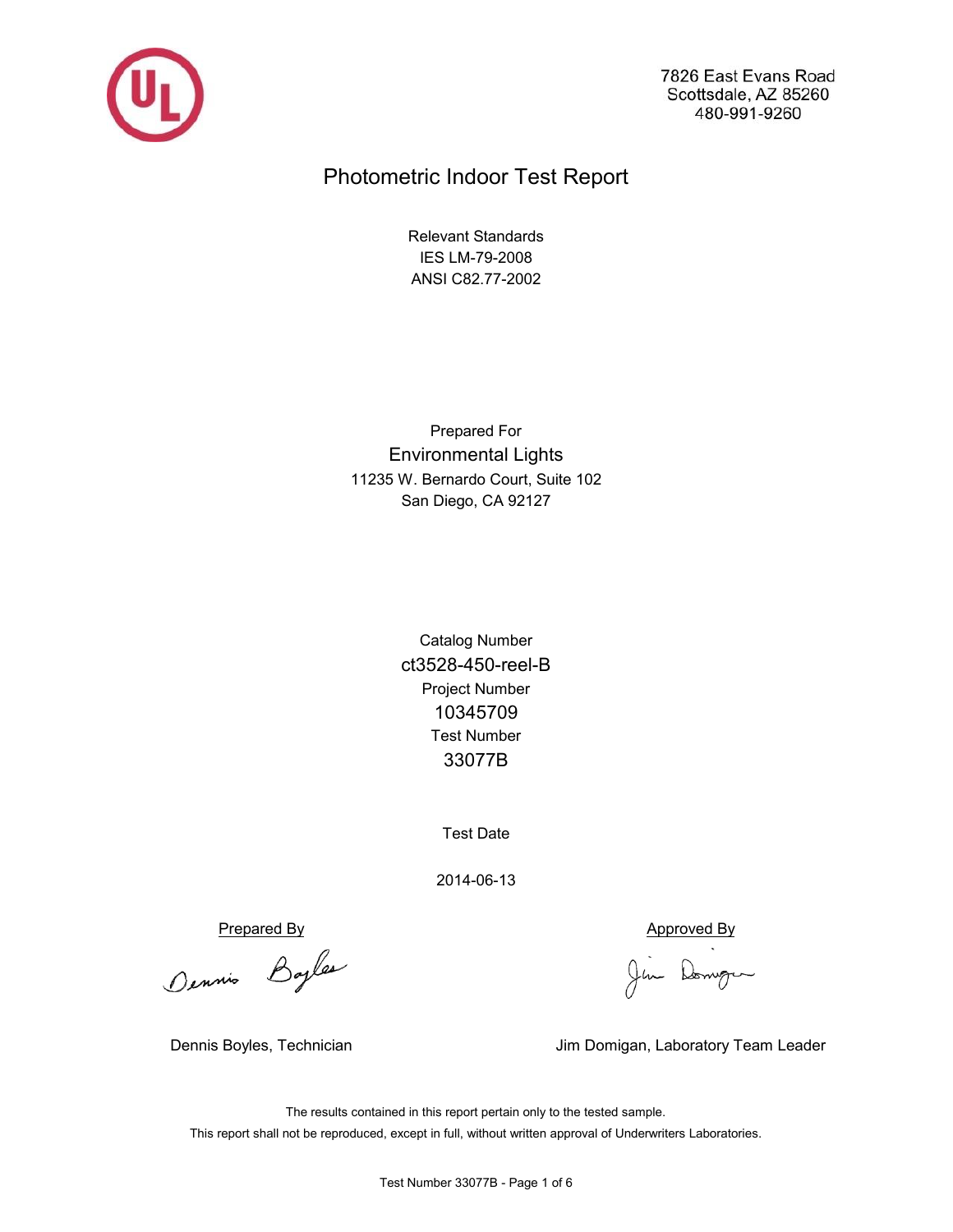

7826 East Evans Road Scottsdale, AZ 85260 480-991-9260

Luminaire Description: LED Strip Light Catalog Number: ct3528-450-reel-B Lamp: One Mean Well SP-320-24 Driver Ballast/Driver: LED Array



Luminaire

24.5 °C Test Temperature: 24.0 VDC Voltage: Test Conditions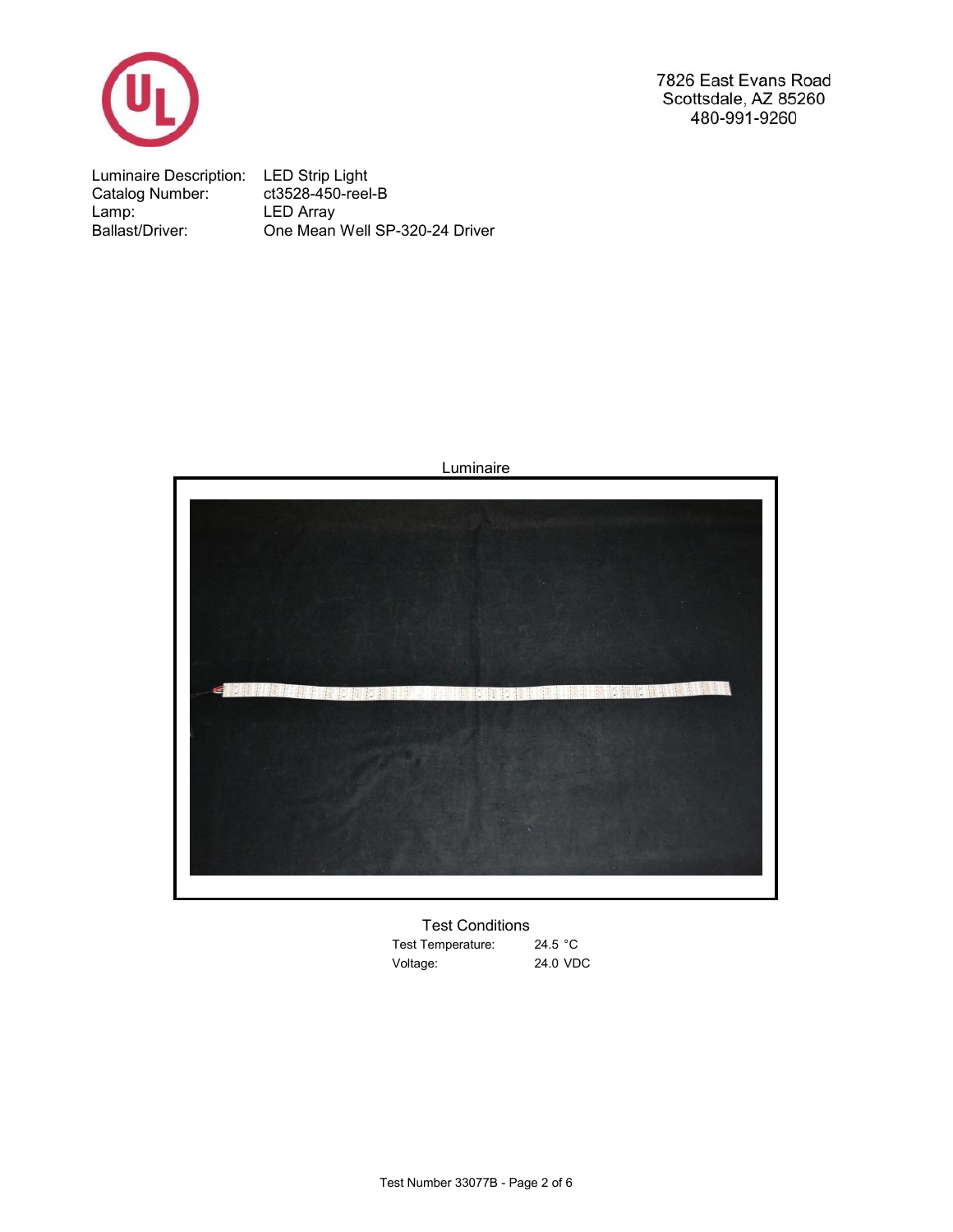

|                    | INTENSITY (CANDLEPOWER) SUMMARY | OUTPUT<br>LUMENS |             |                |             |                              |     |
|--------------------|---------------------------------|------------------|-------------|----------------|-------------|------------------------------|-----|
|                    |                                 | ANGLE ALONG      | 22.5        | 45             |             | 67.5 ACROSS                  |     |
|                    | 0                               | 470              | 470         | 470            | 470         | 470                          |     |
| 1/50<br>Y20<br>180 | 5                               | 468              | 464         | 466            | 471         | 470                          | 45  |
|                    | 10                              | 463              | 459         | 461            | 466         | 466                          |     |
| <b>ACROSS</b>      | 15                              | 455              | 451         | 453            | 458         | 458                          | 128 |
| 45                 | 20                              | 443              | 440         | 441            | 446         | 446                          |     |
| <b>ALONG</b>       | 25                              | 428              | 426         | 426            | 430         | 430                          | 197 |
|                    | 30                              | 410              | 407         | 407            | 411         | 411                          |     |
|                    | 35                              | 387              | 385         | 385            | 388         | 388                          | 241 |
| ۹۵                 | 40                              | 362              | 359         | 359            | 362         | 362                          |     |
|                    | 45                              | 333              | 330         | 330            | 332         | 332                          | 255 |
|                    | 50                              | 300              | 298         | 297            | 299         | 299                          |     |
|                    | 55                              | 264              | 261         | 261            | 263         | 263                          | 234 |
|                    | 60                              | 224              | 222         | 222            | 223         | 223                          |     |
| 150                | 65                              | 183              | 181         | 181            | 181         | 181                          | 179 |
|                    | 70                              | 139              | 137         | 138            | 138         | 137                          |     |
|                    | 75                              | 94               | 93          | 94             | 93          | 93                           | 99  |
| 60                 | 80                              | 53               | 51          | 52             | 52          | 52                           |     |
|                    | 85                              | 19               | 18          | 20             | 19          | 19                           | 24  |
| 300                | 90                              | 0                | $\mathbf 0$ | $\overline{0}$ | $\mathbf 0$ | $\mathbf 0$                  |     |
|                    |                                 |                  |             |                |             | ZONAL LUMENS AND PERCENTAGES |     |
|                    |                                 | ZONE             |             | LUMENS         | % LUMINAIRE |                              |     |
|                    |                                 | $0 - 30$         |             | 370            |             | 26.42                        |     |
| 450                |                                 | $0 - 40$         |             | 612            |             | 43.65                        |     |
|                    |                                 | $0 - 60$         |             | 1100           |             | 78.52                        |     |
|                    |                                 | $0 - 90$         |             | 1401           |             | 100.00                       |     |
|                    |                                 | $40 - 90$        |             | 789            |             | 56.35                        |     |
|                    |                                 | $60 - 90$        |             | 301            |             | 21.48                        |     |
| 30                 |                                 | $90 - 180$       |             | $\mathbf 0$    |             | 0.00                         |     |
|                    |                                 | $0 - 180$        |             | 1401           |             | 100.00                       |     |

\*\*\* THIS IS AN ABSOLUTE TEST \*\*\*

 LUMINOUS LENGTH: 39.370 INS WIDTH: 0.875 INS

 $S/MH: 1.3$ <br>SC: 1.3

LUMINANCE SUMMARY CD./SQ.M.

 ANGLE ALONG 45 ACROSS 45 21157 21049 21235 55 20709 20572 20682 65 19467 19322 19338 75 16376 16335 16203 85 9576 10170 9898

TESTED IN ACCORDANCE WITH IES PROCEDURES.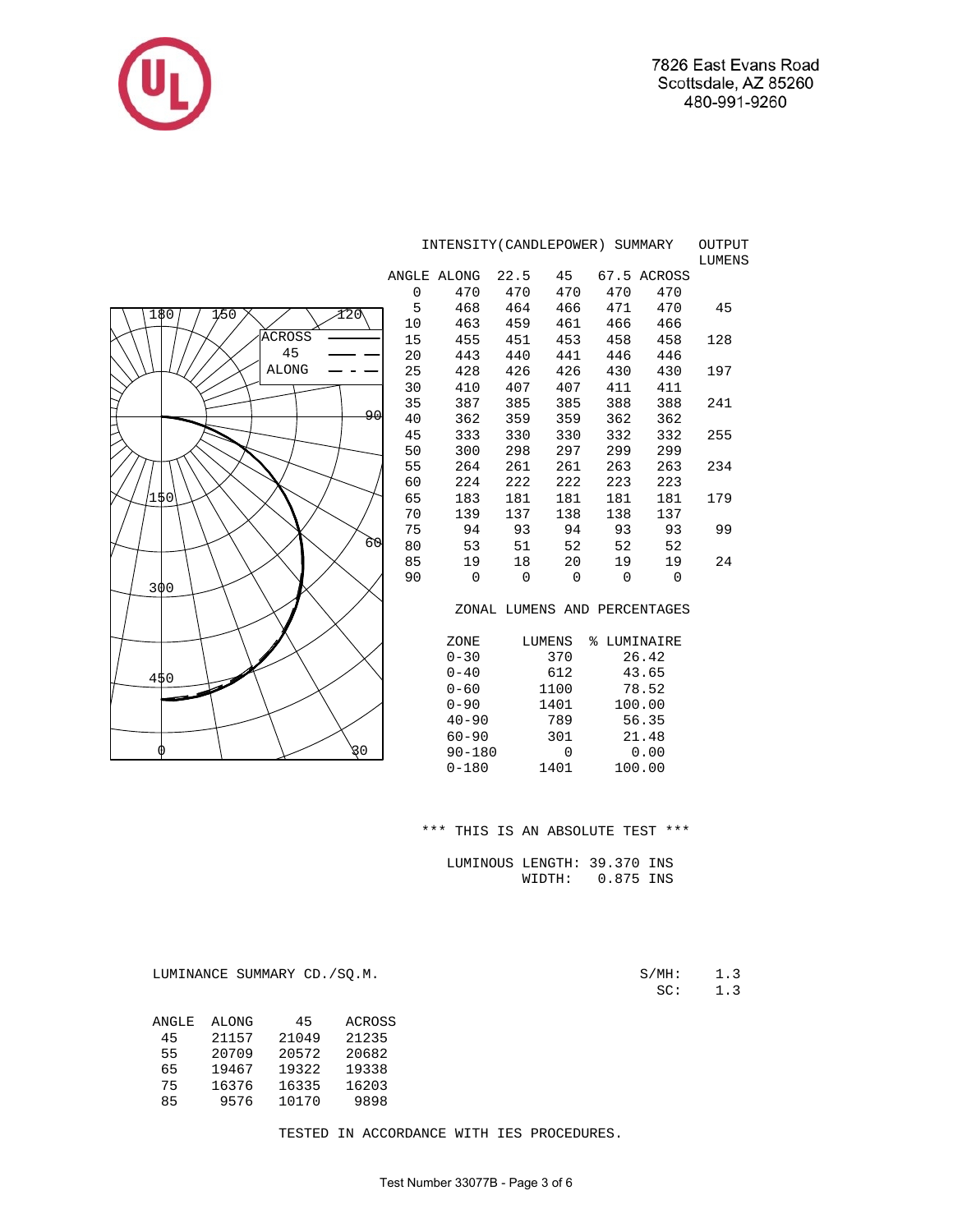7826 East Evans Road Scottsdale, AZ 85260 480-991-9260



# INTENSITY(CANDLEPOWER) DATA IN 2.5 DEGREE STEPS

| ANGLE | <b>PLANE</b> |                     |             |                     |                     |                     |        |  |  |
|-------|--------------|---------------------|-------------|---------------------|---------------------|---------------------|--------|--|--|
|       | ALONG        | 22.5                | 45          | 67.5                | ACROSS              | AVERAGE             | LUMENS |  |  |
|       |              |                     |             |                     |                     |                     |        |  |  |
| 0.0   | 470          | 470                 | 470         | 470                 | 470                 | 470                 |        |  |  |
| 2.5   | 469          | 465                 | 467         | 472                 | 472                 | 469                 |        |  |  |
| $5.0$ | 468          | 464                 | 466         | 471                 | 470                 | 468                 | 45     |  |  |
| 7.5   | 466          | 462                 | 464         | 469                 | 469                 | 466                 |        |  |  |
| 10.0  | 463          | 459                 | 461         | 466                 | 466                 | 463                 |        |  |  |
| 12.5  | 459          | 456                 | 458         | 462                 | 462                 | 459                 |        |  |  |
| 15.0  | 455          | 451                 | 453         | 458                 | 458                 | 455                 | 128    |  |  |
| 17.5  | 449          | 446                 | 447         | 452                 | 452                 | 449                 |        |  |  |
| 20.0  | 443          | 440                 | 441         | 446                 | 446                 | 443                 |        |  |  |
| 22.5  | 436          | 433                 | 434         | 439                 | 438                 | 436                 |        |  |  |
| 25.0  | 428          | 426                 | 426         | 430                 | 430                 | 428                 | 197    |  |  |
| 27.5  | 419          | 417                 | 417         | 421                 | 421                 | 419                 |        |  |  |
| 30.0  | 410          | 407                 | 407         | 411                 | 411                 | 409                 |        |  |  |
| 32.5  | 399          | 396                 | 396         | 400                 | 400                 | 398                 |        |  |  |
| 35.0  | 387          | 385                 | 385         | 388                 | 388                 | 386                 | 241    |  |  |
| 37.5  | 375          | 372                 | 372         | 375                 | 376                 | 374                 |        |  |  |
| 40.0  | 362          | 359                 | 359         | 362                 | 362                 | 360                 |        |  |  |
| 42.5  | 347          | 345                 | 345         | 348                 | 348                 | 346                 |        |  |  |
| 45.0  | 333          | 330                 | 330         | 332                 | 332                 | 331                 | 255    |  |  |
| 47.5  | 317          | 314                 | 314         | 316                 | 316                 | 315                 |        |  |  |
| 50.0  | 300          | 298                 | 297         | 299                 | 299                 | 298                 |        |  |  |
| 52.5  | 283          | 280                 | 280         | 282                 | 281                 | 281                 |        |  |  |
| 55.0  | 264          | 261                 | 261         | 263                 | 263                 | 262                 | 234    |  |  |
| 57.5  | 245          | 242                 | 242         | 243                 | 243                 | 243                 |        |  |  |
| 60.0  | 224          | 222                 | 222         | 223                 | 223                 | 223                 |        |  |  |
| 62.5  | 204          | 202                 | 202         | 202                 | 202                 | 202                 |        |  |  |
| 65.0  | 183          | 181                 | 181         | 181                 | 181                 | 181                 | 179    |  |  |
| 67.5  | 161          | 159                 | 160         | 160                 | 159                 | 160                 |        |  |  |
| 70.0  | 139          | 137                 | 138         | 138                 | 137                 | 138                 |        |  |  |
| 72.5  | 117          | 115                 | 116         | 116                 | 115                 | 115                 |        |  |  |
| 75.0  | 94           | 93                  | 94          | 93                  | 93                  | 93                  | 99     |  |  |
| 77.5  | 73           | 72                  | 72          | 72                  | 72                  | 72                  |        |  |  |
| 80.0  | 53           | 51                  | 52          | 52                  | 52                  | 52                  |        |  |  |
| 82.5  | 34           | 33                  | 35          | 34                  | 34                  | 34                  |        |  |  |
| 85.0  | 19           | $18\,$              | 20          | 19                  | 19                  | 19                  | 24     |  |  |
| 87.5  | $\sqrt{ }$   | $\sqrt{ }$          | 8           | 8                   | $\,8\,$             | $\,8\,$             |        |  |  |
| 90.0  | $\mathsf 0$  | $\mathsf{O}\xspace$ | $\mathbf 0$ | $\mathsf{O}\xspace$ | $\mathsf{O}\xspace$ | $\mathsf{O}\xspace$ |        |  |  |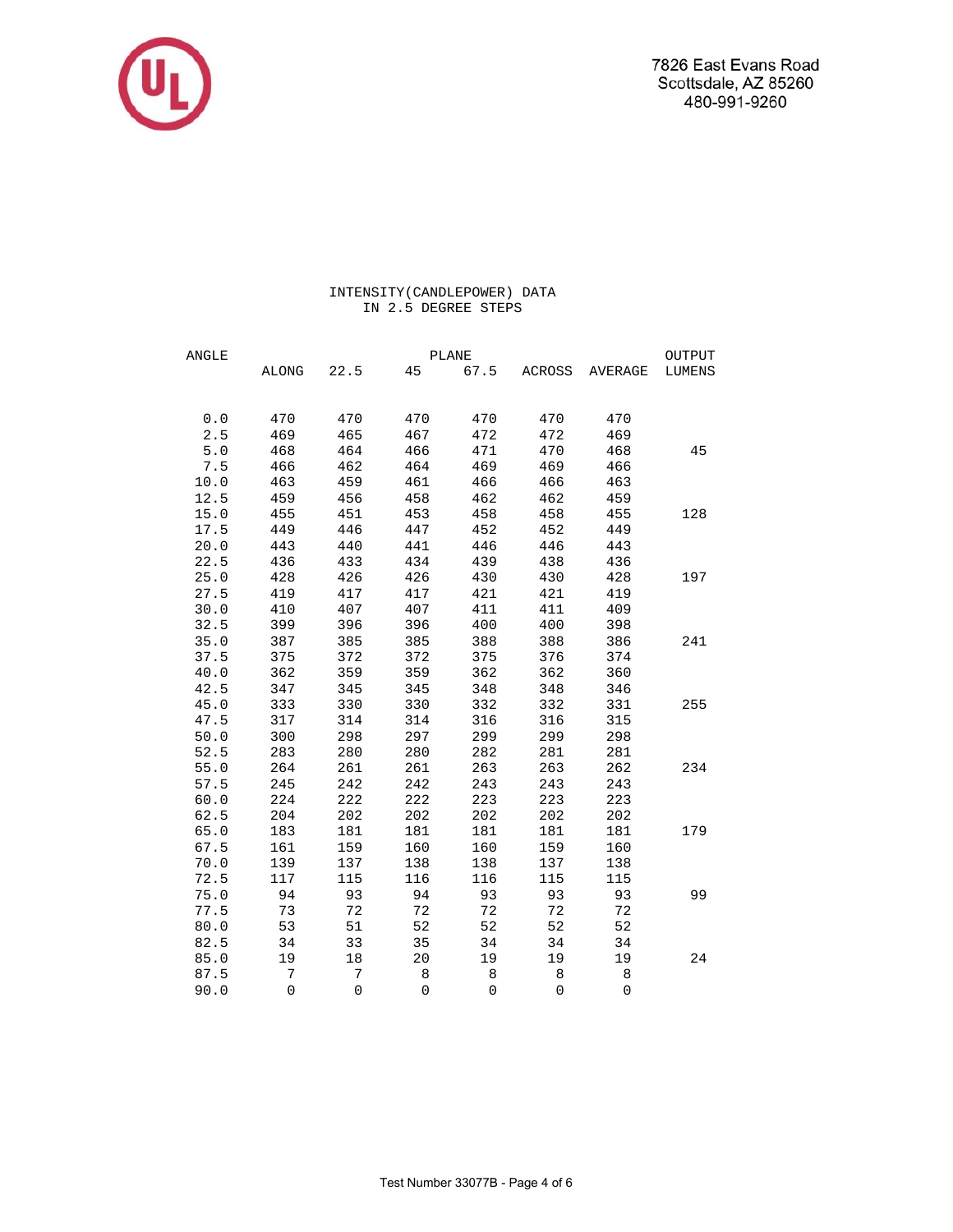

RCR

#### COEFFICIENTS OF UTILIZATION

### ZONAL CAVITY METHOD

#### EFFECTIVE FLOOR CAVITY REFLECTANCE = .20

| WALL | $CC$ 90 |  |  | 80 70 50 30 10 0 |  |  |  |  |  |  |  |  |  |  |  |  |  |  |  |
|------|---------|--|--|------------------|--|--|--|--|--|--|--|--|--|--|--|--|--|--|--|
|      |         |  |  |                  |  |  |  |  |  |  |  |  |  |  |  |  |  |  |  |

 0 1.221.221.221.22 1.191.191.191.19 1.161.161.161.16 1.111.111.11 1.061.061.06 1.021.021.02 1.00 1 1.121.071.030.99 1.091.051.010.97 1.071.030.990.96 0.980.950.93 0.950.920.90 0.910.890.87 0.85 2 1.030.950.880.82 1.000.930.860.81 0.980.910.850.80 0.870.820.78 0.840.800.76 0.810.780.75 0.72 3 0.940.830.750.68 0.920.820.740.68 0.890.800.730.67 0.770.710.66 0.740.690.65 0.720.680.64 0.62 4 0.870.740.650.59 0.840.730.650.58 0.820.720.640.58 0.690.620.57 0.670.610.56 0.650.600.56 0.53 5 0.800.660.570.50 0.780.650.560.50 0.750.640.560.50 0.620.550.49 0.600.540.49 0.580.530.48 0.46 6 0.730.590.500.44 0.710.580.490.43 0.690.570.490.43 0.550.480.43 0.540.470.42 0.520.460.42 0.40 7 0.670.530.440.38 0.650.520.430.38 0.640.510.430.37 0.500.420.37 0.480.410.36 0.470.410.36 0.34 8 0.620.480.390.33 0.610.470.390.33 0.590.460.380.33 0.450.380.33 0.440.370.32 0.430.370.32 0.30 9 0.580.440.350.29 0.560.430.340.29 0.550.420.340.29 0.410.340.29 0.400.330.28 0.390.330.28 0.26 10 0.530.400.310.26 0.520.390.310.26 0.510.380.310.25 0.370.300.25 0.360.300.25 0.360.290.25 0.23

> THE ABOVE COEFFICIENTS HAVE BEEN CALCULATED BASED ON LUMINAIRE LUMENS BECAUSE IN AN ABSOLUTE TEST THE BARE LAMP LUMENS ARE UNKNOWN. LIGHTING DESIGN CALCULATIONS MADE USING THESE COEFFICIENTS SHOULD THEREFORE USE THE LUMINAIRE LUMENS IN THE CALCULATION FORMULA

 LABORATORY RESULTS MAY NOT BE REPRESENTATIVE OF FIELD PERFORMANCE. BALLAST AND FIELD FACTORS HAVE NOT BEEN APPLIED.

> TEST DISTANCE EXCEEDS FIVE TIMES THE GREATEST LUMINOUS OPENING OF LUMINAIRE.